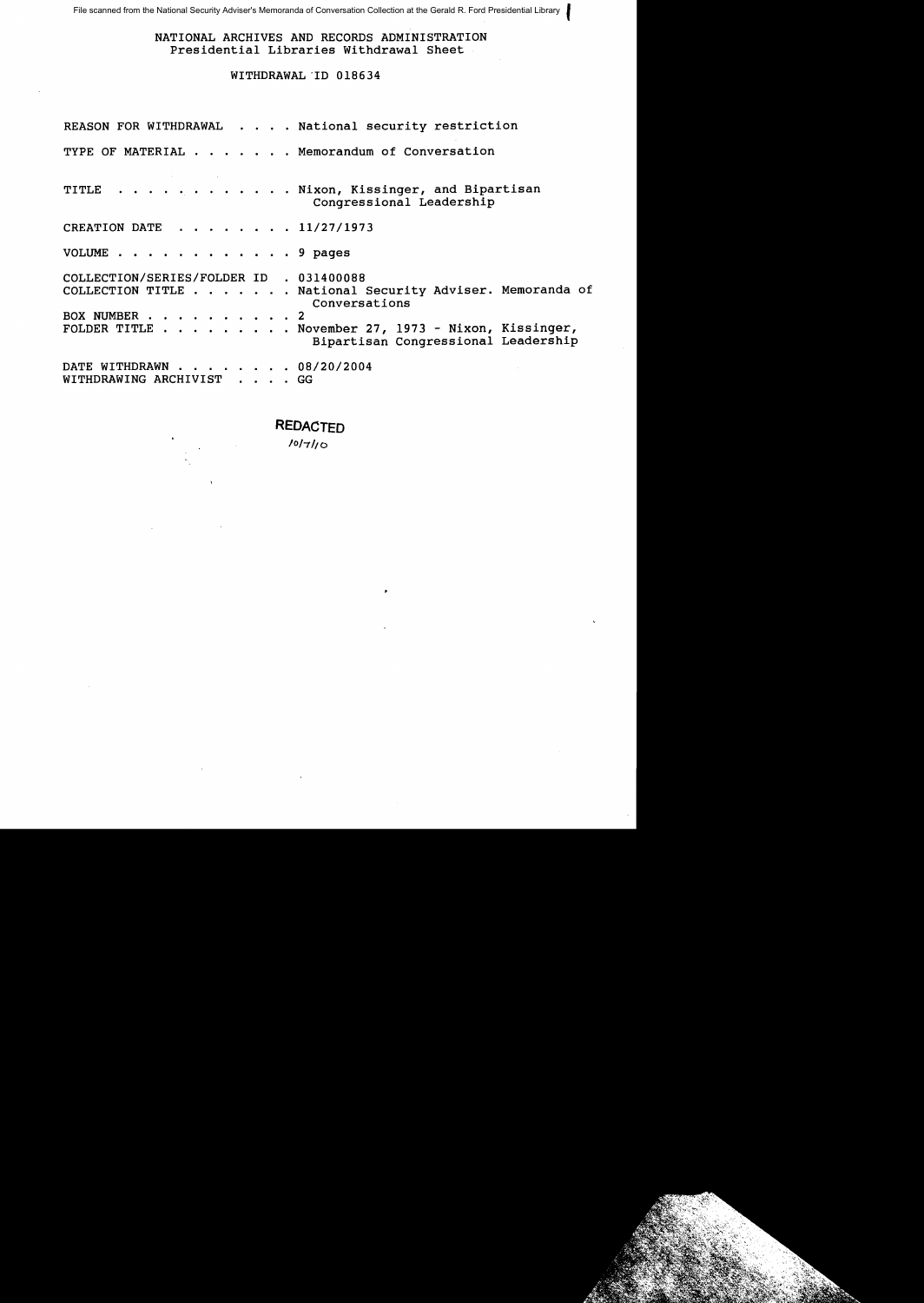THE WHITE HOUSE WASHINGTON

ONFIDENTIAL

| <b>DECLASSIFIED w/ portions www.water</b><br>E.O. 12553 (es amendad) 808 b. |
|-----------------------------------------------------------------------------|
| MRQ 10-144-113                                                              |
| ptate deat the 10/7/10<br>$d\alpha$ MRA, One $2/17/10$                      |
|                                                                             |

BIPAR TISAN LEADERSHIP MEETING

DATE & TIME: Tuesday - November 27, 1973 8:30a.m.

PLACE: Roosevelt Room The White House

President Nixon: Henry will give you a review of the Middle East.

Secretary Kissinger: I will summarize what the President tried to do during the war, where we hope to go over the next few months, and a few words on the oil embargo.

During the war there were two objectives: (1), a rapid ceasefire, and (2), to put the U.S. in a position to have a major influence in a settlement. Therefore, we had to do many things which leaned to one side: First, the airlift. If we had allowed a victory of Soviet arms over American arms, the whole balance of power would have shifted. Secondly, the President maintained a personal contact with the Arabs. With the Soviet Union we used our relationship to moderate the conflict and worked with them to bring it to a newer stage.

Let me explain what our view is of detente. We want a relationship with the Soviet Union not because the domestic structures of the United States and the Soviet Union are coming closer. Not because they have changed their goals. Detente is necessary because of the vast strategic arsenaJs of nuclear weapons on both sides. It is an imperative of our policy to prevent a nuclear war.

Obviously detente does not prevent incompatible actions in many areas. Nor does it mean that we acqueisce in the policies of severe repression in the Soviet Union.

When I went on the trip to the Middle East, first, we faced the Arab demand for a return of Israeli forces to the 22 October lines. Second, we had to get a negotiating process started. Third, I told the Arabs

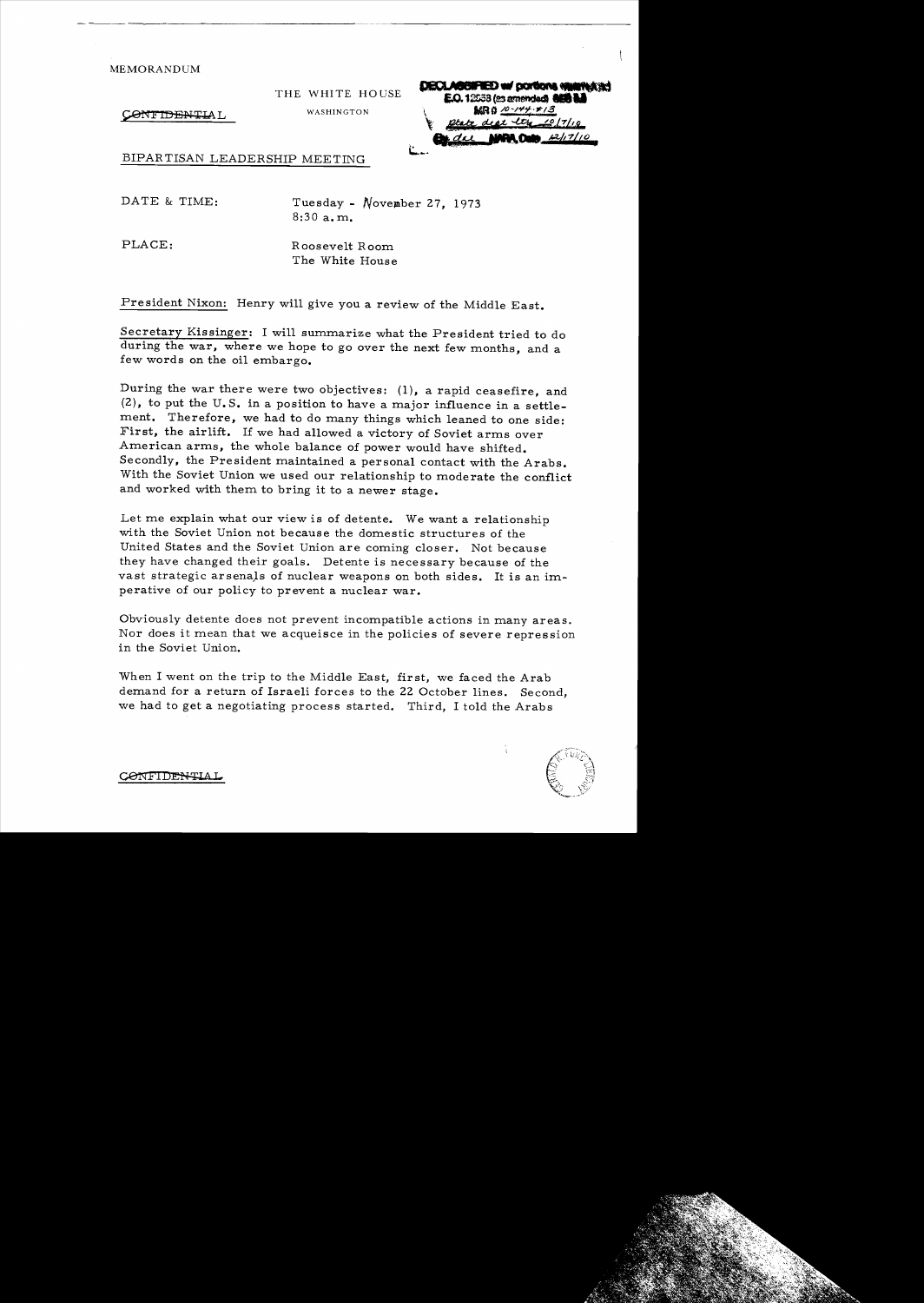that only the United States could bring them negotiations and territory. I told Sadat he had an historic opportunity. He could argue about the ceasefire line or he could work for a conference which could bring about a true peace. Sadat is a wise man. As a result, we negotiated the 6-point plan to consolidate the ceasefire and begin the negotiating process.

The negotiations are now being organized. This week the Soviet Union and the United States will appeal to the parties to convene a conference.

The reason for doing this under U. S. -Soviet auspices is that a wider forum would widen the quarrel as much as the parties. The Chinese and Soviets would quarrel and the British and French would quarrel with us.

Our forum is not yet fully put together but I think it will be this week. Israel can't do much before January. The first portion will probably be devoted to separation of forces - - hopefully to inject some UN forces so that the subsequent negotiation can be freer from the prospect of fighting.

The second phase is the difficult issue of Israel's border, security arrangements between Israel and the Arabs, and outside guarantees. We don't want guarantees such that the United States and Soviet Union are automatically charmed into every little dispute.

Our impression is there is more disposition in the Arabs for moderate discussion than at any time since World War **II.** Nevertheless, there is severe pressure from the rich radical states -- Iraq and Libya. Potentially also from the Soviet Union, although not yet. Also regretfully, the British, French, and Japanese, who take positions near those of the radical Arabs. (The EC made a demand for the October 22 line just after Sadat had given it up, making his position tough. )

The prospects are bright, but it will be difficult.

There will be some painful time for Israel, who will have to withdraw from some territories. But Israel can't want to keep on with these debilitating wars.

Let me talk about the oil embargo. It is very important that we not make public statements on this.



ONTIDENTIA I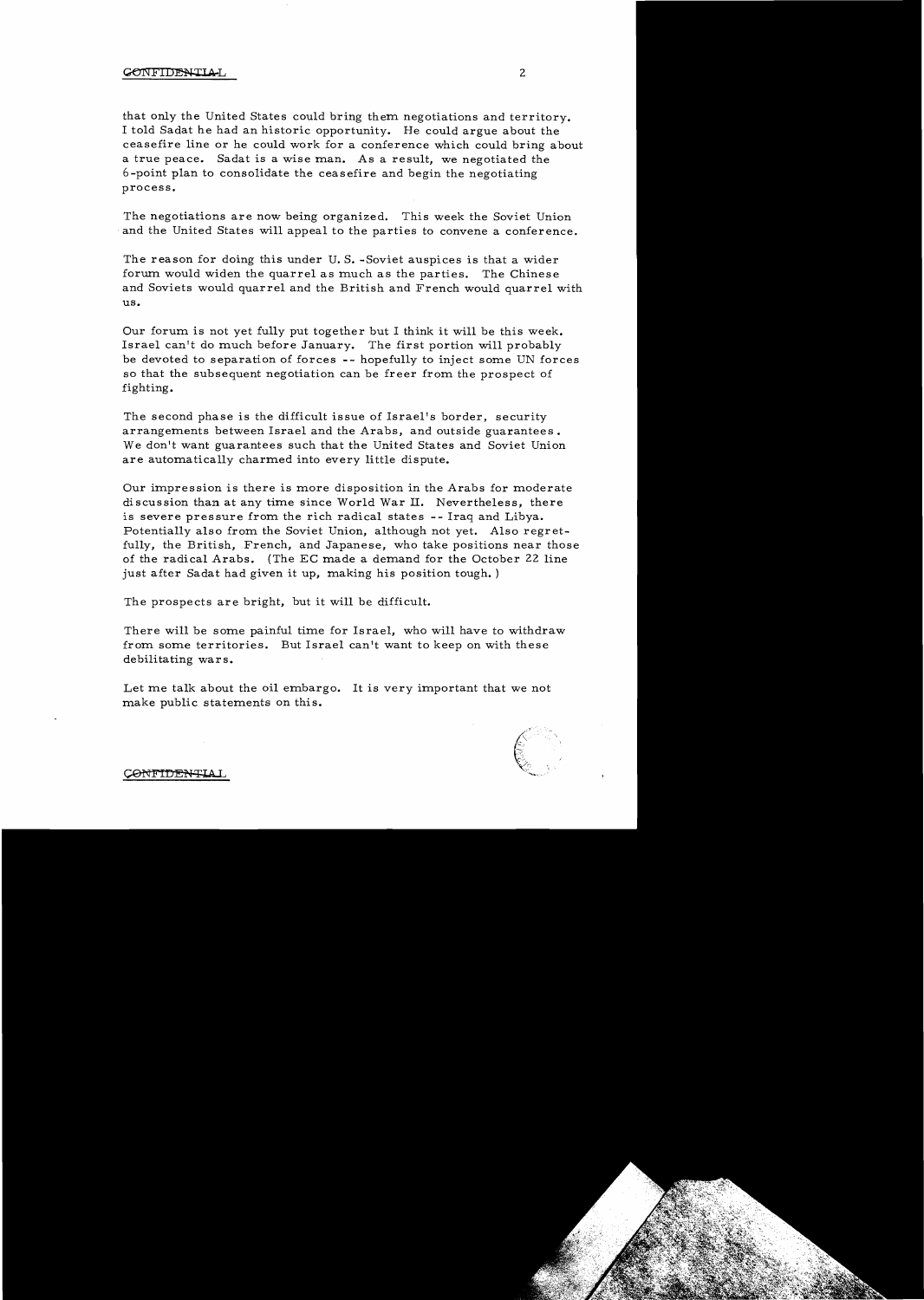#### CONTIDENT

I had an extensive conversation with King Faisal. He is ............... ..........., a conservative, a friend of the United States. But he is between Iraq and South Yemen. He therefore tried to leapfrog the radicals and appear as the leader of the Arab cause. Their public views are always fierce, but privately I think they are looking for a way out of it.

How do we get out of it?

The Europeans and Japan have gone to the Arabs and said "What do you want us to do?" This is intolerable. If we give in to this: (1) It encourages the radical elements. (2) It gives an opportunity to the Europeans to escalate the proposal. (3) It gives an opportunity to the Soviet Union to escalate the proposal. For example, the Africans are now proposing to keep the embargo until the United States stops its racist policies. We could be faced by blackmail from all raw material producers.

We will talk with the producers, but not under blackmail. There is some chance they will back off the embargo and give negotiations a chance.

The Israeli problem is traumatic. They have relied totally on military supremacy and now know they can't do that.

Let me add a word on the Soviet Union. People say that if detente is so great, how come these confrontations? 1£ we didn't have problems with the Soviet Union, we wouldn't need detente.

There were some things the Soviet Union did we didn't like, but in some other ways they were restrained. They gave no encouragement to terrorists. There was never a day when the President and Brezhnev were not in contact. They made a crisis about the Third Army and the President took strong action in order to forestall the introduction of Soviet troops. Once the action was taken, our communications were able to move us quickly to a settlement.

This is the meaning of detente and on the whole it has worked. If we keep our nerves and pursue our goals, we have a good chance for a real peace.

President: Could you spell out some dates, Henry?

Kissinger: I hope the conference will start by the middle of December.

 $\frac{1}{2}$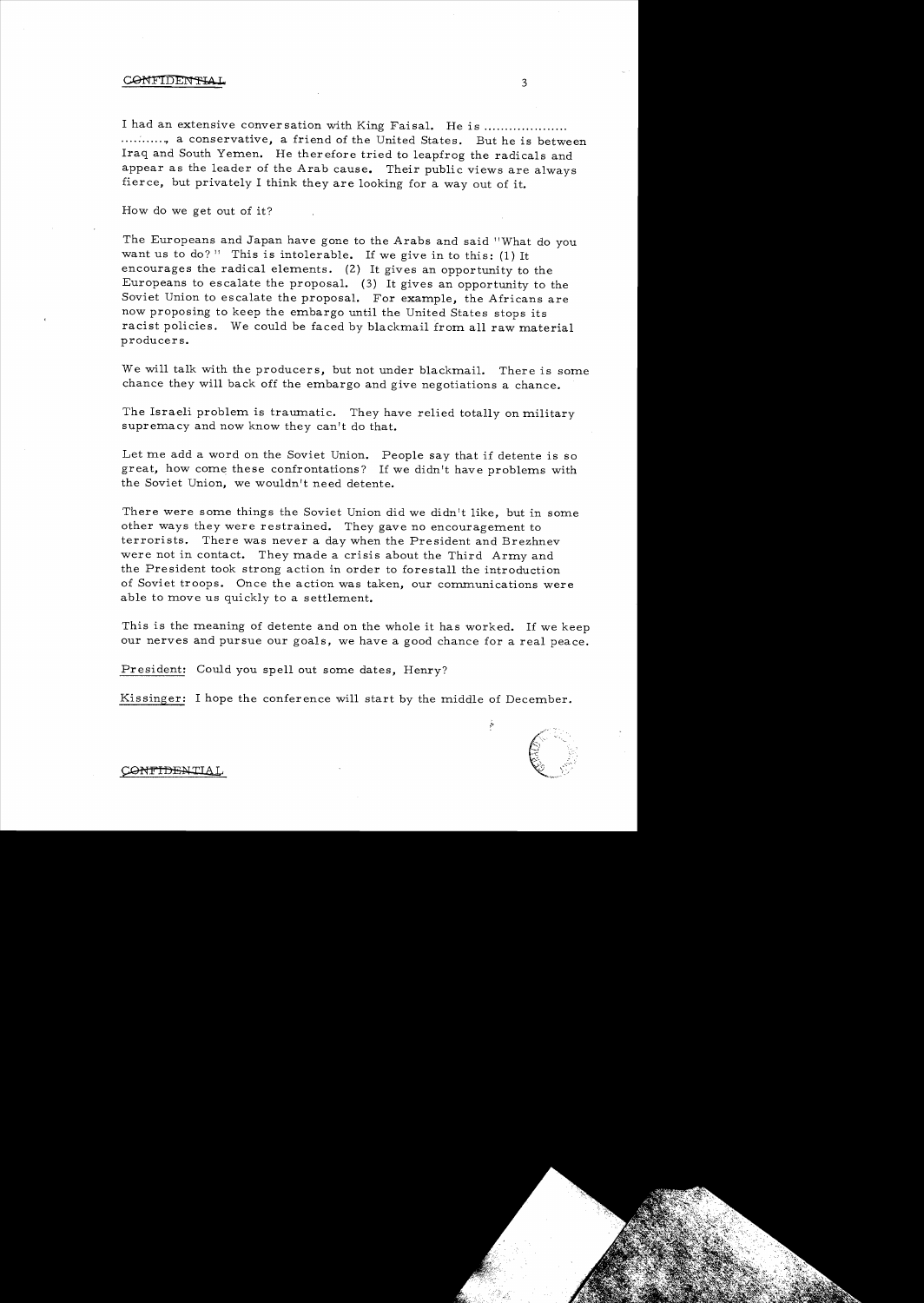President: Lets talk candidly. We want the embargo lifted, but don't say anything which would make it hard for the Arabs.

Kissinger: If you want to say personally that our task is not made easier by oil threats....

Ford: Can we talk about the conference participants?

Kissinger: No. Make it an internal Arab problem.

Question: What is Syria's hang up?

Kissinger: There isn't that much hang up. They have sought contact with us. Their problem is Iraq and the Baathist parties. We don't have relations with Syria so the Soviet Union has to bring them to the conference.

President: Syria is geographically closer to the Soviet Union.

Fulbright: What happens if the Israeli elections are postponed?

Kissinger: We can't wait past December 31. We can stall til then on organizational details but not after.

Fulbright: What can we do to help Israel realize they must rely on guarantees as well as military strength? What sort of guarantee can we give?

Kissinger: Before the war, Israel thought that any conflict would be a repetition of 1967. Israel thought they couldn't be in a better position, and there was no real pressure to make them change.

Now things are different - - the war, and their diplomatic isolation. Basing their policy on automatic U. S. -Soviet hostility on every issue is risky. Of course they put faith in their ability in the U. S. to mobilize strength. We must make clear that we are committed to Israeli security, but it must be sought in other than purely military ways.

I think territorial belts of security are better than guarantees. The only guarantee Israel would take seriously would be a U.S. guarantee. A European- U. S. or a UN guarantee they would laugh at. The Soviet Union could guarantee the Arabs.

 $\mathcal{P}$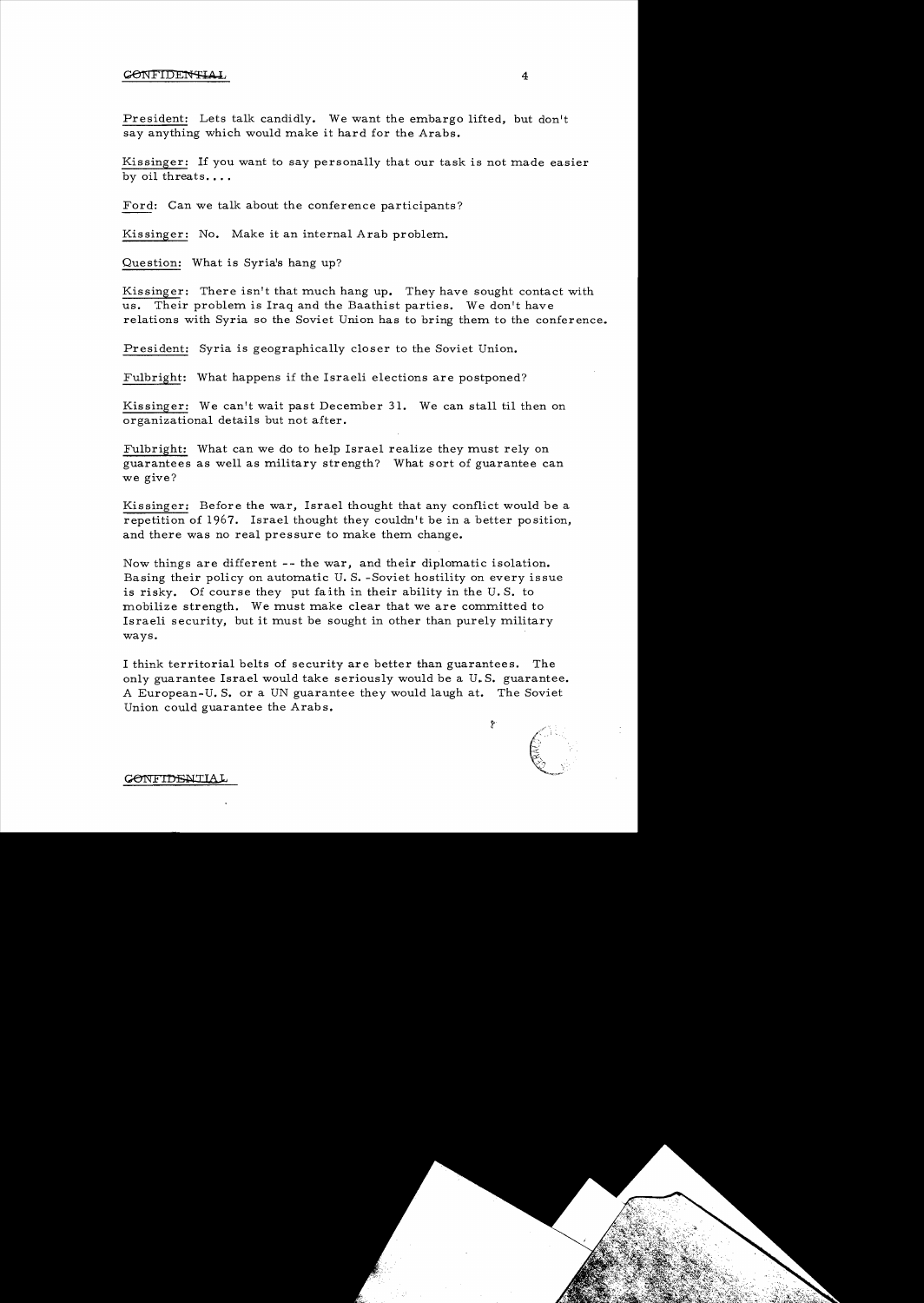Fulbright: How about joint, for both sides?

Kissinger: Okay, as long as it could be implemented individually, with no veto.

Fulbright: How about Jerusalem?

Kissinger: There are two non-military aspects: Jerusalem and the Palestinians.

On the Palestinians and Gaza there is a possibility. Jerusalem is a tough problem. A way must be found to remove the Arab holy places from Israeli control. Egypt doesn't care much about Jerusalem; Faisal is obsessed by it, but doesn't care much about the Sinai.

Intellectually, Jerusalem is solvable with a Vatican-type setup.

Scott: Are the Israelis more or less intransigent than American Jews?

Kissinger: Less. Israel's problem now is the election campaign. Since October 22, Israel's position has evolved and they are willing to talk about things. But the American Jews are so tough and tend to hypo the Israelis and give them illusions.

Fulbright: Isn't that an illusion?

President: It is in this Administration.

Fulbright: Not in Congress.

Kissinger: Let's make clear: We are trying to preserve Israel's security. We have no intentions of sacrificing Israel, and some day they will thank us.

Albert: Why do the Europeans think the destruction of Israel would end the blackmail?

Kissinger: This is a sad chapter in the history of Europe. There is no good answer.

Mailliard: Are you going to Europe?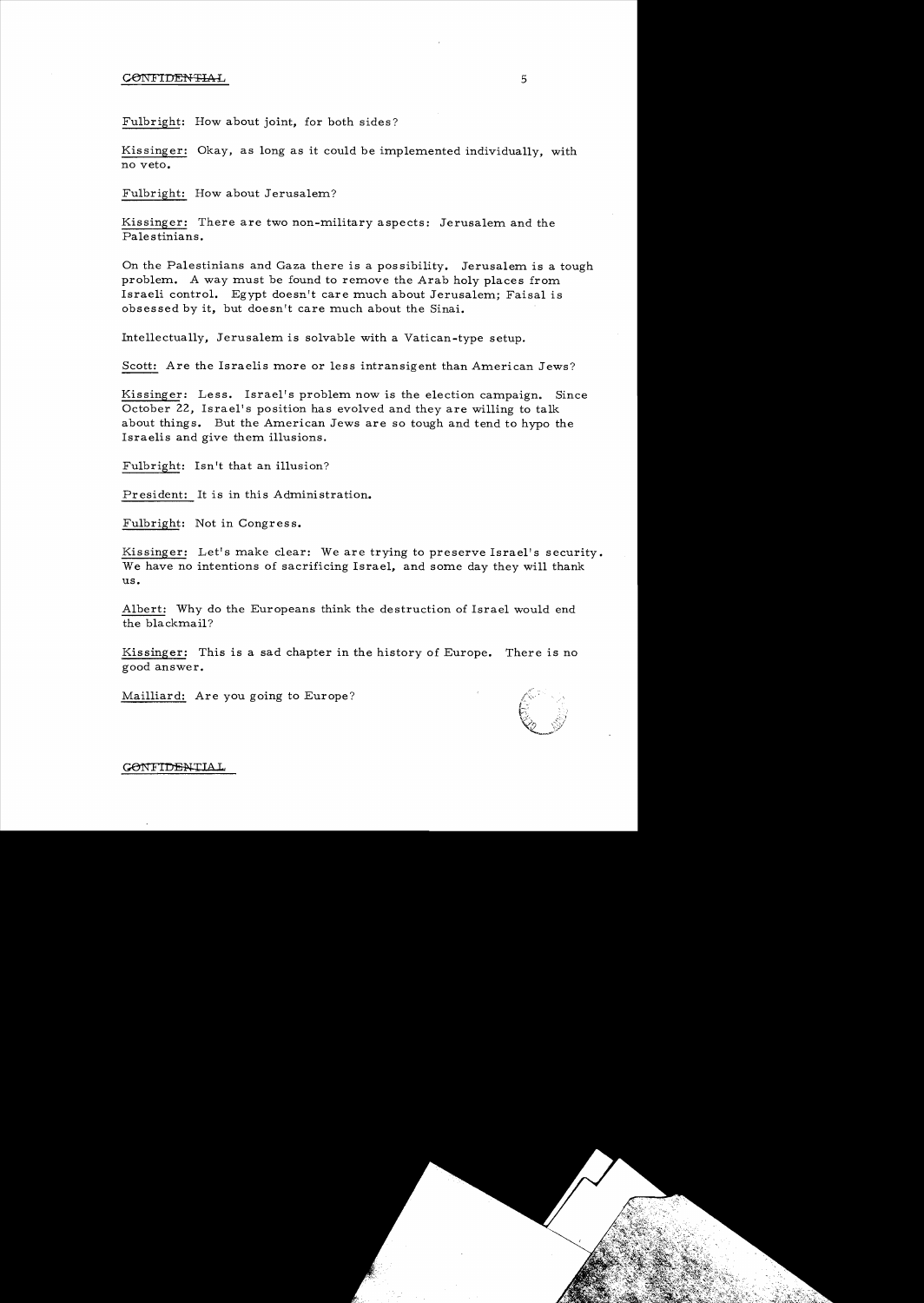Kissinger: I am going to the NA TO meeting and the President has told me to lay it out cold. There will be screaming.

Scott: Do the American Jews know the extent of Israeli losses?

Kissinger: We will be working with the American Jews. The President is the best friend Israel ever had. In time they will realize that. Israel can't go on with military solutions. They cannot win a war of attrition.

Stennis: How much is this conference our conference and what are our stakes?

Kissinger: The answer is delicate. It is in our interest to involve the Soviet Union so they don't take an extreme position, but we also must make it clear to the Arabs that a settlement can come only through American influence. This is a narrow course to follow. We do it to bolster the moderate Arabs and demonstrate that the extremists won't get the Arabs anywhere. We will therefore fight radical proposals but move to force Israeli acceptance of moderate proposals.

Young: How important is opening the Canal?

Kissinger: That would be part of any military withdrawals. Don't worry about Canal opening the Indian Ocean to the Soviet Navy. We can watch them in the Indian Ocean and elsewhere.

Stratton: What is the significance now of Resolution 242?

Kissinger: In the family **--** 242 doesn't mean a thing.

President: It means 1967 for the Arabs and for Israel it means what they have plus ten percent.

Kissinger: We want to distinguish between demilitarized belts and frontiers. Sadat seems to understand the security belt idea.

Fulbright: It is not right to say 242 doesn't mean anything.

President: It means different things to different people. To us it means what is negotiated.

Let me sum up:

6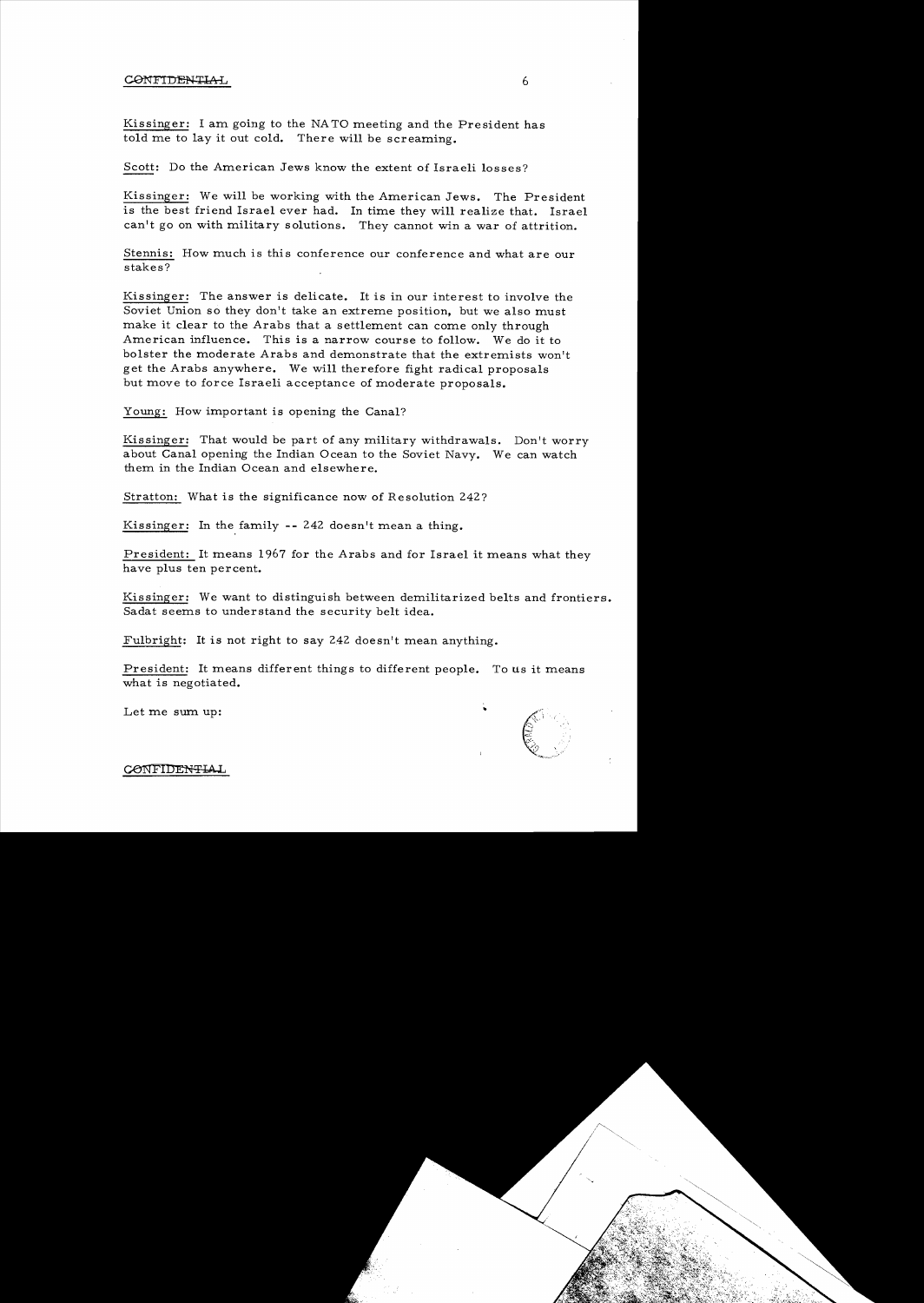We are for Israel's security and we are against any effort to impinge on that. We demonstrated it twice in this conflict **--** by the airlift and by the alert. The Israeli hawks have to talk this way. But Israel has no friends. They are totally dependent on the United States. As long as we provide the weapons, Israel can lick the Arabs for twenty-five years, but they can't keep the Soviet Union at bay. What they must ask themselves is what we would do if the Soviets call our hands. This last time we did.

- $\perp$   $\perp$ There is no detente with regard to philosophy; the same with China.
- $-$ We and the Soviet Union disagree on China; our interests in Europe are opposed. But we no more have yearly crises on the autobahn. And in the Middle Ea st. In Southeast Asia, their interests were never so involved that they might get involved. That is true in only three areas: China, Europe, and perhaps in the Middle East. This time, in the Middle East, they decided that relations with us were more important than the Middle East.
- Everyone here is for Israeli survival. But it can survive only  $$ if it has American support in the face of possible Soviet moves in the Middle East.

The American people will be moved by our friends in Congress for weapons but they will back off if they see American forces going into the Middle Ea st against the Soviet Union.

Israel can't base its policy on military security. We need that supplemental so they don't think we are blackmailing them. A settlement has to cost Israel some territory. That is why we are for 242. It avoids our having to come down on one side or the other.

The U. S. is committed to movement on peace. In that case, only the U. S. and the Soviet Union matter and that is why the Soviet Union must playa role.

The third thing, the United States now has good relations with virtually all of the Arabs.

We can work with all of them for a settlement. We don't want to embarrass the Soviet Union.

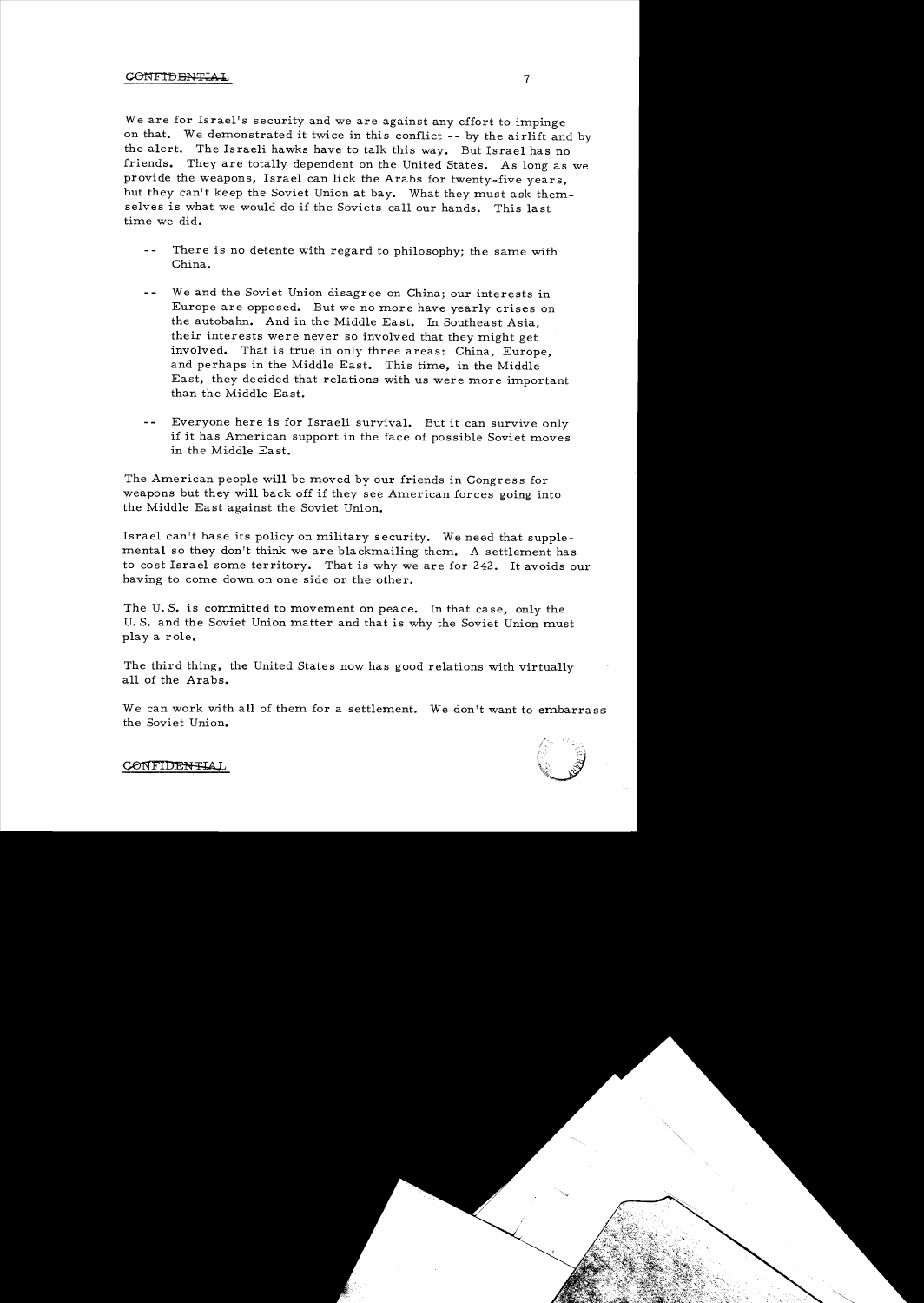Kissinger: We want to give the moderate Arabs an incentive to work with  $\overline{u}$ s.

O'Neill: 'Til 1972 Egypt had Soviet troops there and kicked them out. What happened?

Kissinger: The President said in 1970 we didn't like the Soviets in Egypt. Sadat was dissatisfied with progress with the Soviet Union there, so he threw them out. They were dissatisfied with the situation after they threw them out and started a war. I must admit the prospects are more favorable than if the war hadn't happened.

Mansfield: Do Egypt and Israel have the capability to make nuclear weapons?

Kis singer: ............................................................................................. :; ......... . **.............................................................................................................'............ . .......................... ................................................................................................ .......... ................................................................................................................ ' ..........................................................................................................................** McClellan: What incentive do the Arabs have for a peace? Israel has

no friends; they have the oil.

Kissinger: The Arabs have learned that in their lifetime they cannot win a way, though they can bleed Israel. The radical Arabs certainly want Israel's destruction. The moderate Arabs, though, fear that the cost of belligerency jeopardizes the stability of their regimes.

I can make a case that Israel is more secure with a border near the 1967 border and a security zone than with the present borders and their forces in contact. With a security zone, the Arabs must move from under their SAM belt. Not all the Arabs will seek peace, but peace would break the unity of the Arabs because they have different motivations.

President: There is another reason. All Arabs are nationalists. The United States has faults, but no one thinks that relations with the United States infringe their independence. That is not true with the Soviet Union and the Arabs know that. That may be partly responsible for Egypt's throwing out the Soviets in 1972. I think the moderate Arabs would prefer the United States to playa role in a settlement than to be beholden to the Soviet Union.



**ONFTDENILLA**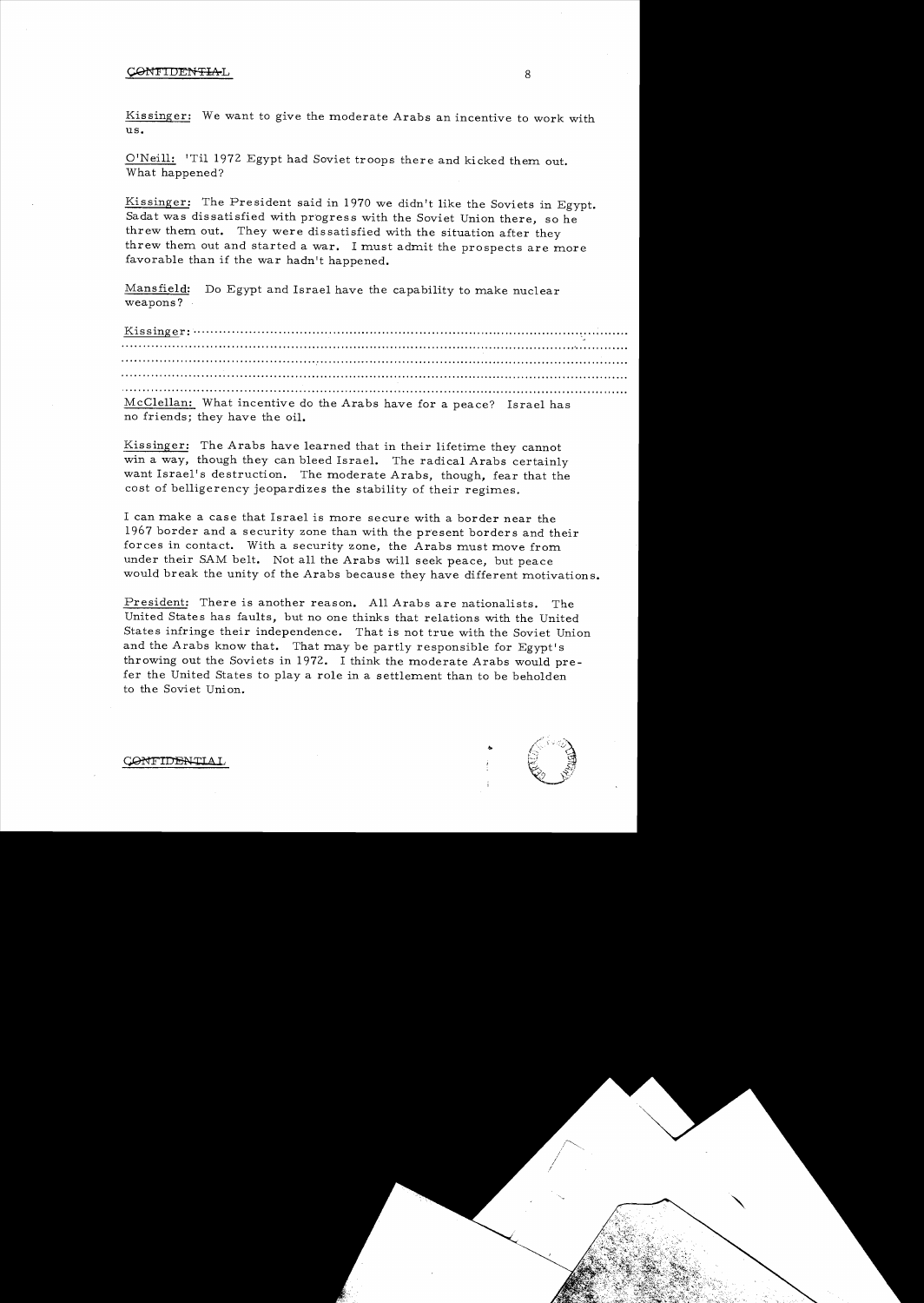McClellan: As long as there are respites, there is hope, but I am not optimistic on the prospects for a durable peace.

President: You are realistic, but we have no other choices and we must playa role with both sides. Who wants a showdown with the Soviet Union? Only the columnists.

Mansfield: Mr. President, you and Kissinger are to be commended.



1.